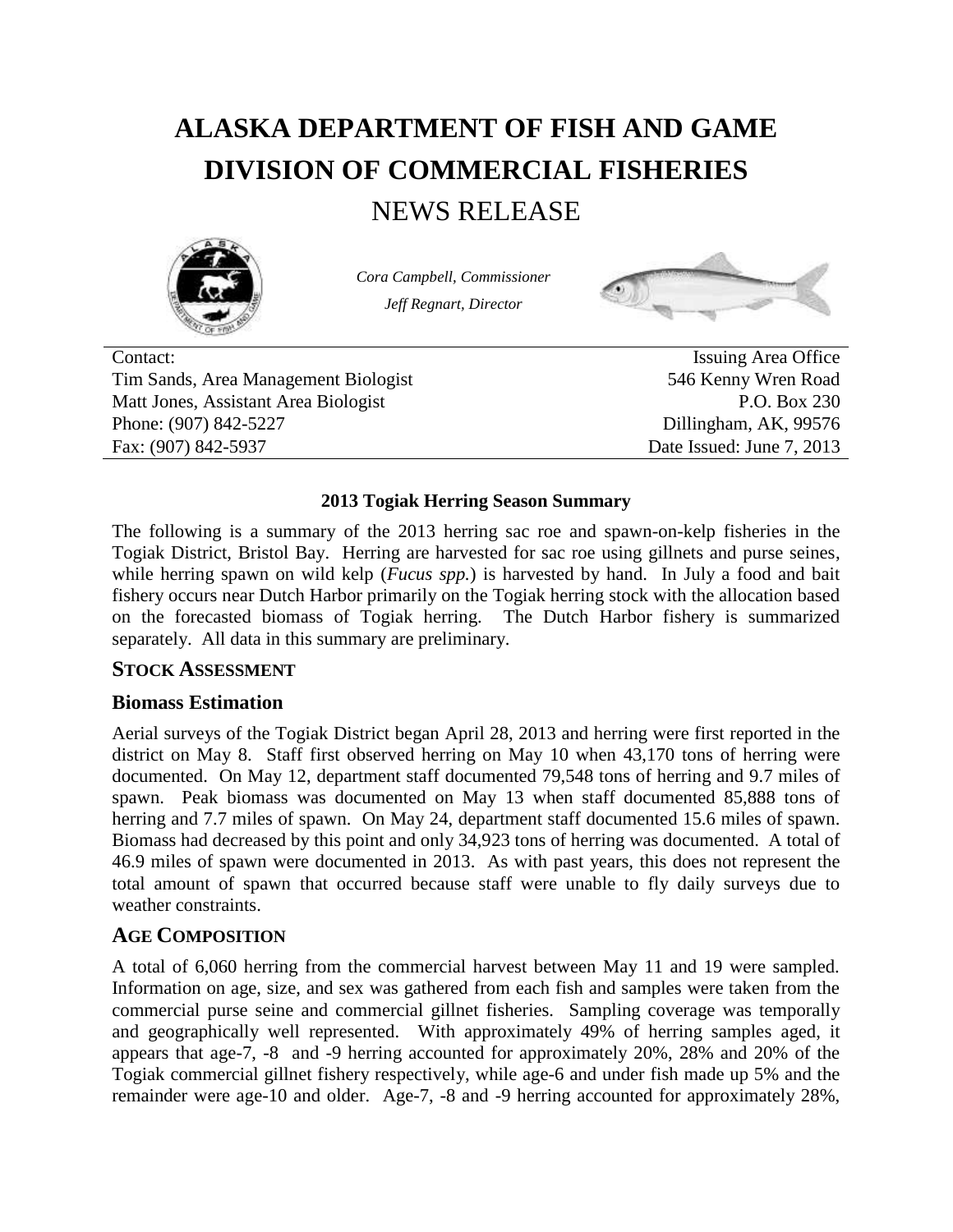31% and 12% of the Togiak commercial purse seine fishery, while age-6 and under fish made up 16% and the remainder were age-10 and older. The mean weight of sampled herring was 375 g; 362 g in the purse seine fishery and 414 g in the gillnet fishery. Females accounted for 39% of the fish sampled from the gillnet harvest and 47% of the fish sampled from the purse seine harvest. These estimates of age, size, and sex composition are based on inseason analysis and should be considered preliminary. A final analysis will be included in the Bristol Bay Annual Management Report (AMR) and in the Fisheries Data Series (FDS) report associated with this fishery.

## **COMMERCIAL FISHERY**

The Togiak District herring fisheries are managed in accordance with the **BRISTOL BAY HERRING MANAGEMENT PLAN** (**5 AAC 27.865**), which was modified by the Alaska Board of Fisheries in December 2006. The plan specifies a maximum allowable exploitation rate of 20% and allocates the harvestable surplus among all the fisheries harvesting the Togiak herring stock. The 2013 preseason forecasted biomass was 169,094 tons. The projected harvest guideline for each fishery was as follows: 1,500 tons herring equivalent or 350,000 lbs. of product for the spawn-on-kelp fishery, 2,262 tons for the Dutch Harbor food and bait fishery, and the remaining 30,056 tons to the sac roe fishery. The management plan specifies that the department will manage the sac roe fishery so that 70% of the harvest is taken by purse seines (21,040 tons in 2013) and 30% of the harvest is taken by gillnets (9,016 tons in 2013).

The **BRISTOL BAY HERRING MANAGEMENT PLAN** and other regulations direct the department to conduct an orderly, manageable fishery and strive for the highest level of product quality with a minimum of waste. In recent years, the seine fleet has been comprised of processor-organized cooperatives. For the 2013 season, management staff again allowed long duration seine openings over a large area of the district and let the processors limit harvest for their individual fleets based on processing capacity.

Department staff polled processing companies prior to the season to assess processing capacity for the 2013 season and to inquire about additional concerns or issues. The poll indicated that 6 companies would be participating in the 2013 Togiak herring fishery, all of which would buy gillnet and purse seine caught herring. The processing capacity for 2013 was estimated to be 2,675 tons per day.

### **Purse Seine**

The Togiak purse seine fishery opened at 12:00 p.m. on May 11. The department initially opened the purse seine fishery for 82 hours. Commercial quality fish were available late on May 11 and 776 tons of herring were harvested during the first day of fishing. Herring continued to be of marketable quality for the remainder of the purse seine fishery and the department extended the fishery in 48 hour increments for the duration of the fishery. Although harvest was reduced due to poor weather on May 16 and 17, the fishery progressed at a steady pace. Improved weather conditions on May 18 allowed the purse seine fleet to harvest 4,110 tons of herring, the largest single day harvest in 2013. The fleet harvested an additional 2,780 tons the following day, May 19. After the large harvests of May 18 and 19, only 1,970 tons remained on the quota. The fishery was allowed to close as scheduled so the department could evaluate the harvest for that day and determine if additional fishing time was warranted. The fleet was able to harvest 1,180 tons on Monday, May 20, leaving only 790 tons remaining on the quota. The department determined that after subtracting documented dead loss it would not be possible to